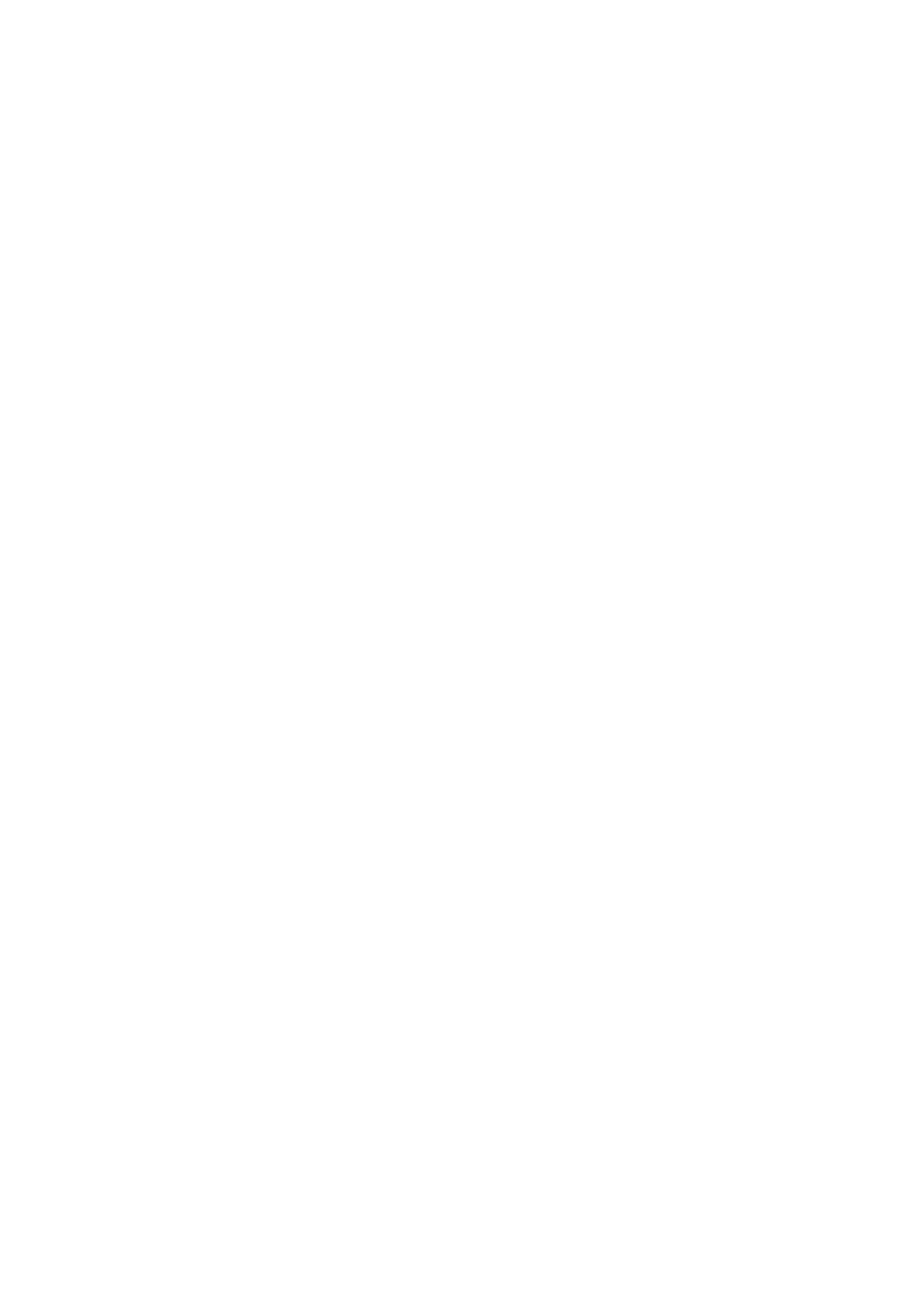*I certify that this public bill, which originated in the Legislative Assembly, has finally passed the Legislative Council and the Legislative Assembly of New South Wales.*

> *Clerk of the Legislative Assembly. Legislative Assembly, Sydney, , 2010*



New South Wales

## **Local Government Amendment (Confiscation of Alcohol) Bill 2010**

Act No , 2010

An Act to amend the *Local Government Act 1993* to provide for the confiscation of alcohol in alcohol prohibited areas.

*I have examined this bill and find it to correspond in all respects with the bill as finally passed by both Houses.*

*Assistant Speaker of the Legislative Assembly.*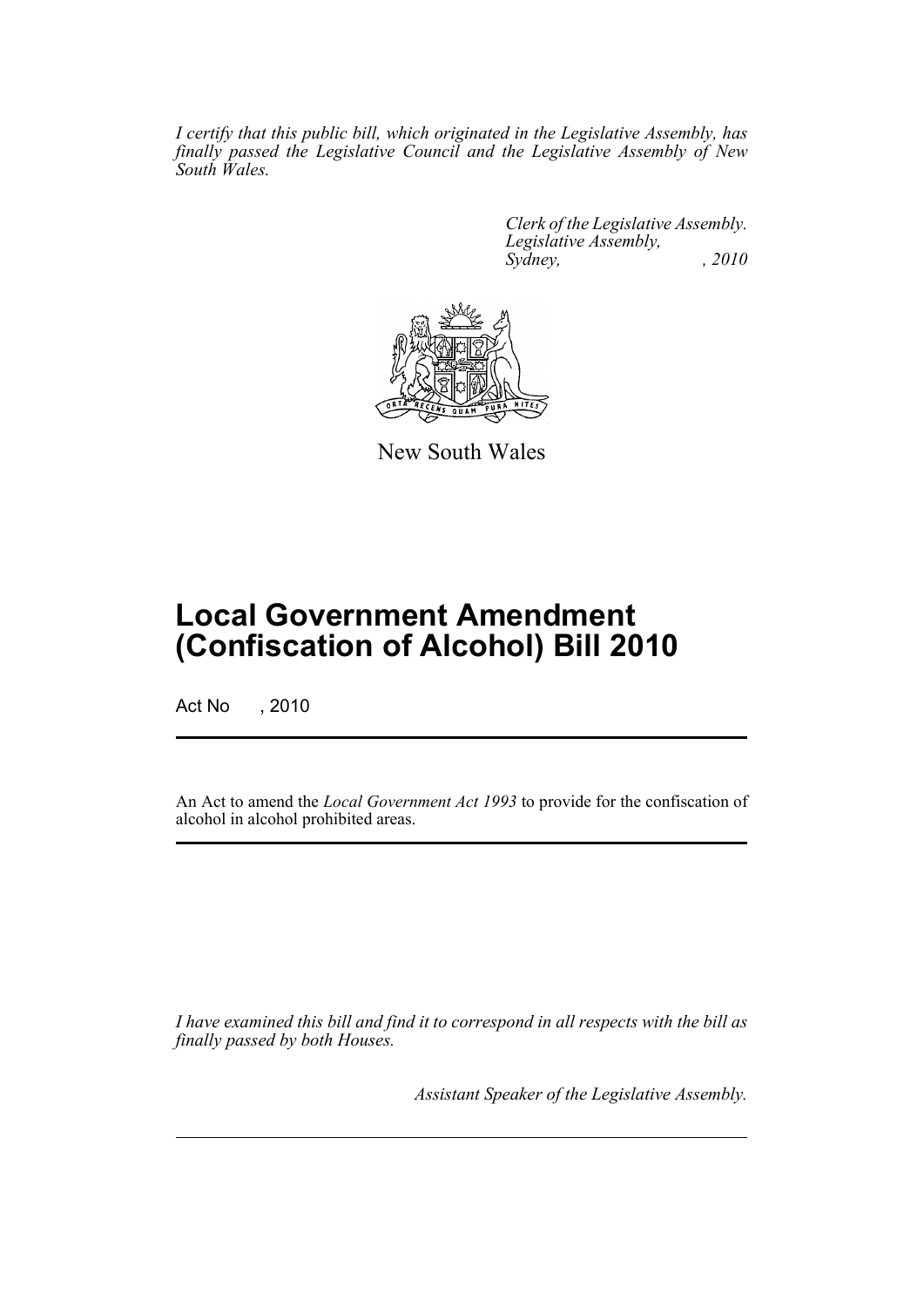### <span id="page-3-0"></span>**The Legislature of New South Wales enacts:**

#### **1 Name of Act**

This Act is the *Local Government Amendment (Confiscation of Alcohol) Act 2010*.

#### <span id="page-3-1"></span>**2 Commencement**

This Act commences on the date of assent to this Act.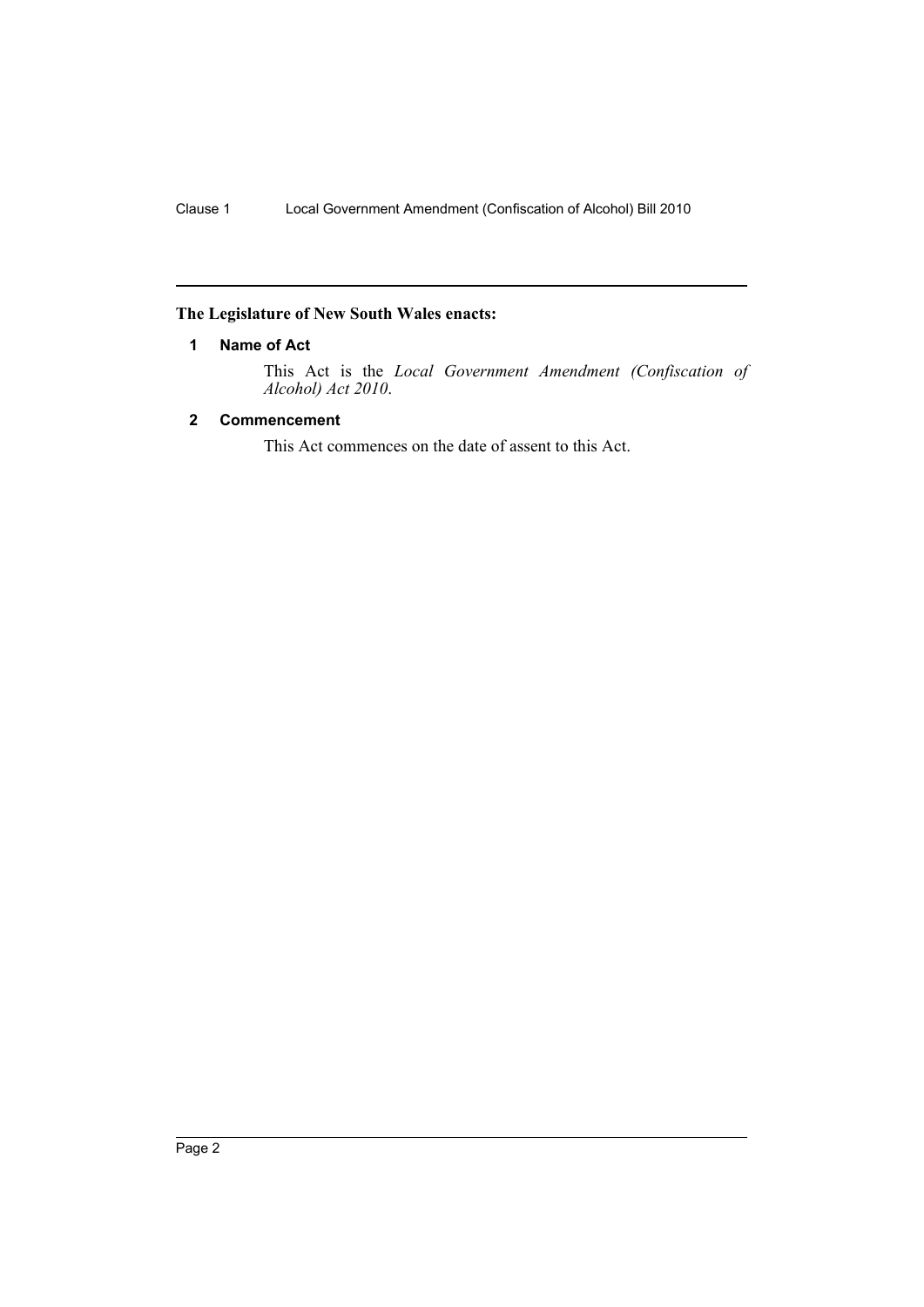Local Government Amendment (Confiscation of Alcohol) Bill 2010

Amendment of Local Government Act 1993 No 30 Schedule 1

### <span id="page-4-0"></span>**Schedule 1 Amendment of Local Government Act 1993 No 30**

#### **[1] Chapter 16 Offences**

Omit the 4th dot point from the introduction.

#### **[2] Chapter 16, introduction**

Insert at the end of the introduction:

This Chapter also contains provisions relating to the creation and enforcement of alcohol prohibited areas (relating to drinking in public places generally—see section 632A) and alcohol-free zones (relating to street drinking—see Part 4). These provisions do not create offences in relation to drinking in public places or streets but instead provide for confiscation and tip out powers.

#### **[3] Section 632 Acting contrary to notices erected by councils**

Omit "that is a public road (or part of a public road) or car park" from section 632 (2A) (a).

Insert instead ", including any public road or car park, and accordingly a sign under section 632A or 644C is not a notice under this section".

#### **[4] Section 632 (2A), note**

Omit the note. Insert instead:

**Note.** A council may establish alcohol prohibited areas under section 632A (relating to public places such as parks and beaches) and alcohol-free zones under Part 4 of this Chapter (relating to street drinking).

#### **[5] Section 632A Confiscation of alcohol in certain public and other places**

Omit section 632A (4). Insert instead:

(4) A council may declare any public place (or any part of a public place) in the council's area to be an *alcohol prohibited area* for the purposes of this section. However, an alcohol prohibited area cannot be established in relation to a public place that is a public road (or part of a public road) or car park.

**Note.** Alcohol-free zones can be established under Part 4 of this Chapter in relation to public roads or car parks.

(5) For the purposes of subsection (4), a *public place* includes any land comprising open space on public housing land. However, an alcohol prohibited area can only be established in relation to any such land if: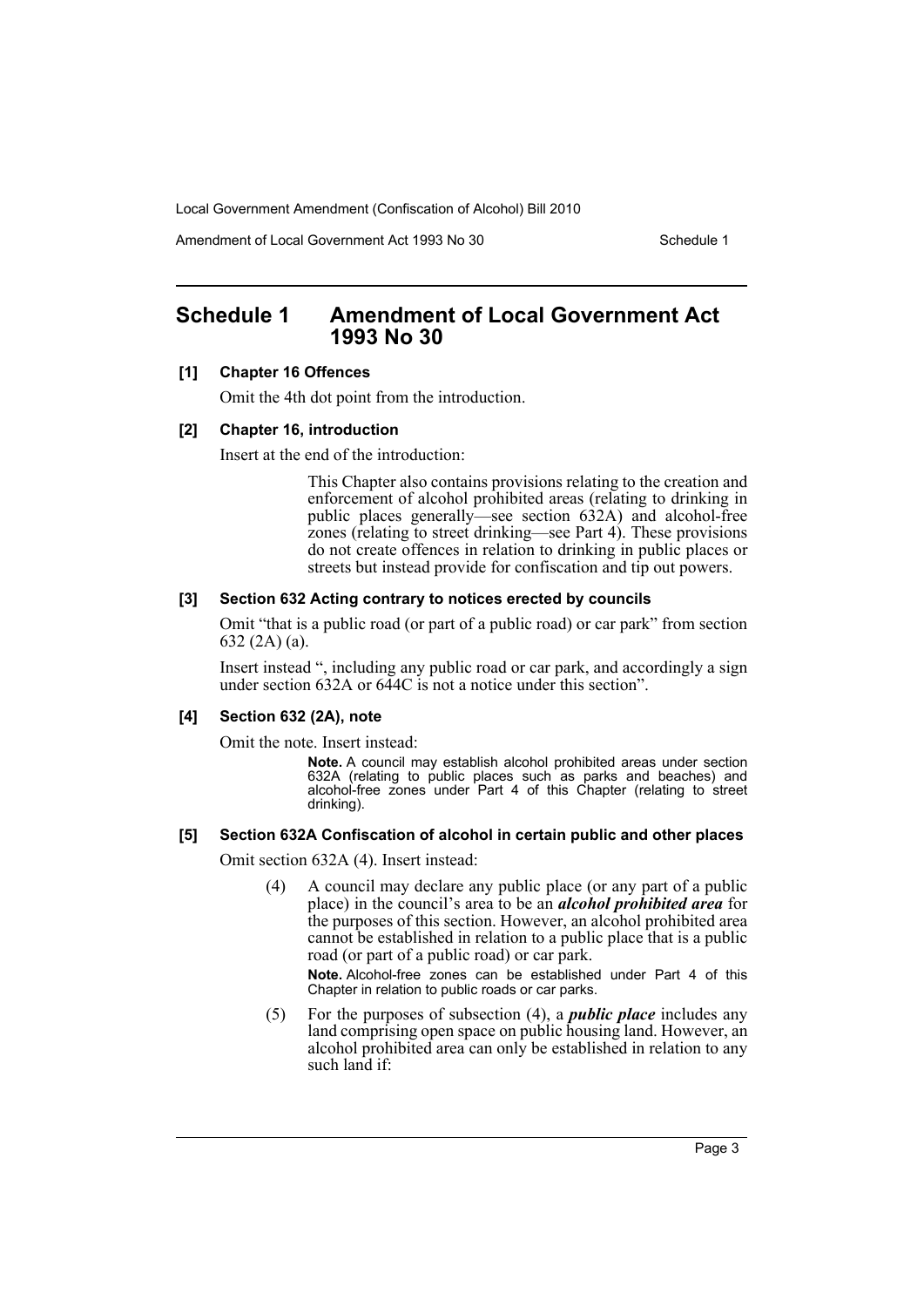Local Government Amendment (Confiscation of Alcohol) Bill 2010

- (a) the open space is adjacent to an existing alcohol prohibited area (other than an alcohol prohibited area situated on public housing land) or alcohol-free zone, and
- (b) the open space is a common area (other than a common area within the curtilage of any building) that is available to the public housing tenants, and
- (c) people can readily gain access to the open space from the adjacent alcohol prohibited area or alcohol-free zone, and
- (d) the New South Wales Land and Housing Corporation has approved of the open space being established as an alcohol prohibited area.
- (6) An alcohol prohibited area operates, in accordance with the terms of the declaration establishing the area, during such times or events as are specified in the declaration.
- (7) An alcohol prohibited area operates only so long as there are erected at the outer limits of the area, and at suitable intervals within the area, conspicuous signs:
	- (a) stating that the drinking of alcohol is prohibited in the area, and
	- (b) specifying the times or events, as specified in the declaration by which the area was established, during which it is to operate.
- (8) An alcohol prohibited area cannot be established without the approval of the Local Area Commander of Police for the area in which the proposed alcohol prohibited area is situated.
- (9) If a council is required by the guidelines in force under section 646 to provide the Anti-Discrimination Board with a copy of the council's proposal to establish an alcohol-free zone, the council cannot establish an alcohol prohibited area unless the council has complied with the consultation requirements set out in those guidelines.
- (10) For the purposes of subsection (9), the guidelines in force under section  $646$  apply, with such modifications as are necessary, in relation to a proposed alcohol prohibited area in the same way as they apply in relation to a proposed alcohol-free zone.
- (11) An alcohol prohibited area is taken to have been established for the public place to which an existing alcohol prohibition notice applies. An *existing alcohol prohibition notice* is a notice erected under section 632, and in force immediately before the commencement of the *Local Government Amendment*